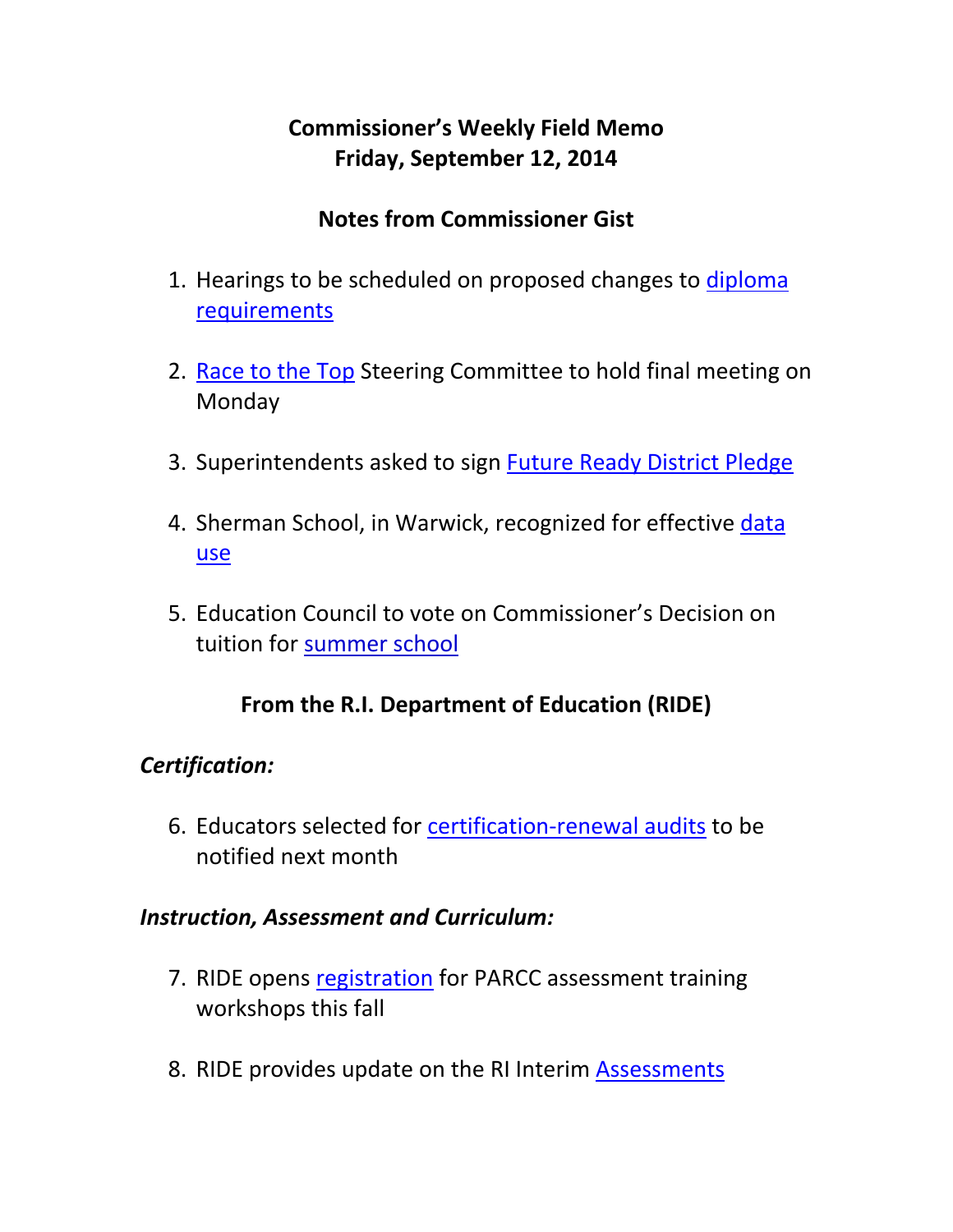#### *Data Analysis and Research:*

9. Limited space available for WaytogoRI Training on the new Individual Learning Plan

### **From other organizations**

10. American Red Cross instructor training available for teachers, school nurses

#### **Action Item Calendar**

September 19: RITEAAF forms due September 30: UCOA FY 2014 data due September 30: Updated work‐assignment data due November 12: Presidential Scholar nominations due

## **Notes from Commissioner Gist**

## **1. Hearings to be scheduled on proposed changes to diploma requirements**

The Council on Elementary and Secondary Education has approved for public comment proposed revisions to the Secondary School Regulations that would have Rhode Island begin using state assessments as a diploma requirement with the Class of 2020. As I have noted to you previously, the students in the Class of 2020 are at present in  $7<sup>th</sup>$  grade and they will enter high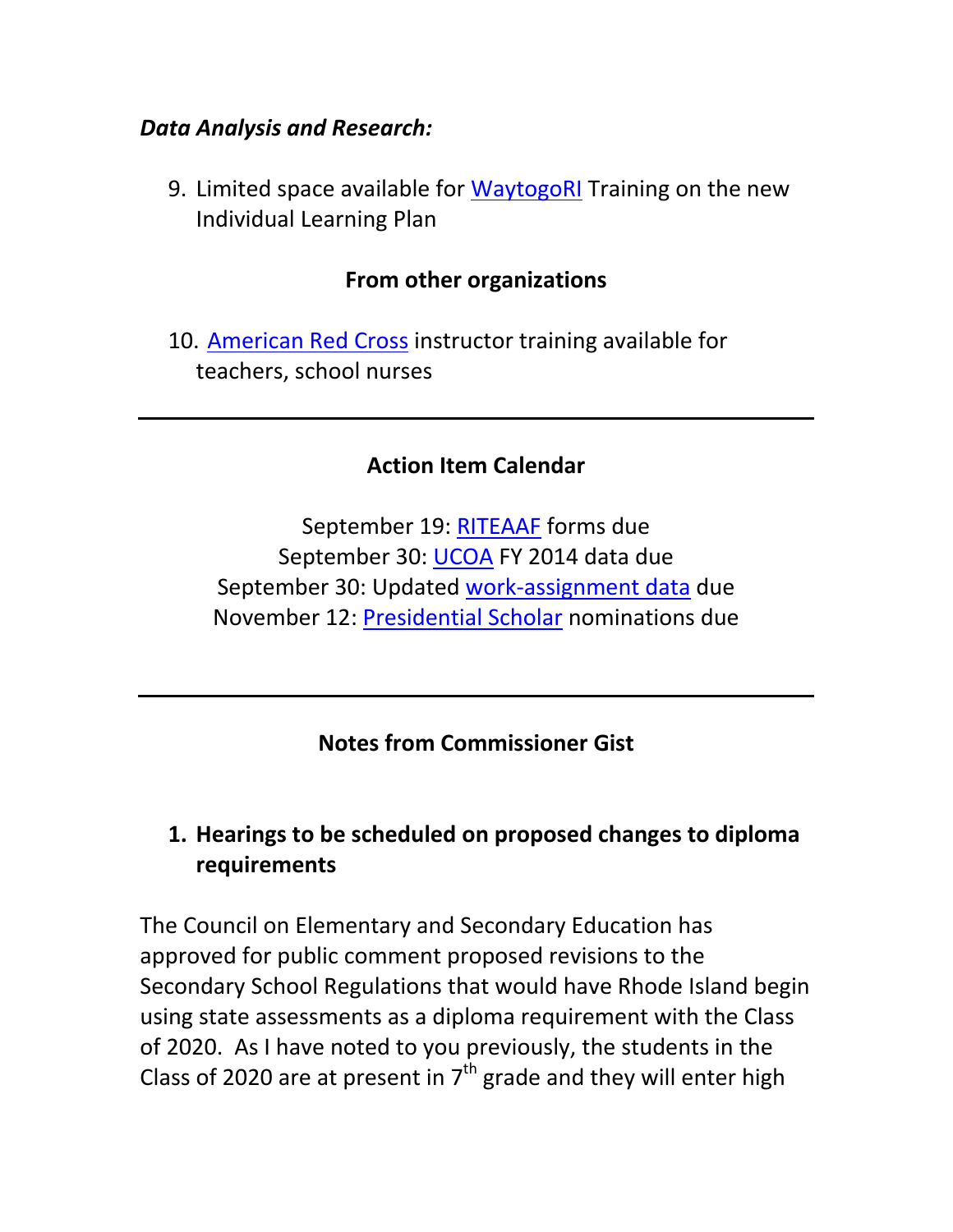school in the fall of 2016, two years from now. By the time the Class of 2020 enters high school, it will be six years since Rhode Island adopted the Common Core State Standards and it will be the third year of administration of PARCC assessments. I believe this transition plan will provide students, families, teachers, and school leaders with more than enough time to become familiar with the Common Core and with PARCC assessments.

I appreciate your input and your support as we have grappled with revisions to our proficiency-based graduation requirements. We arrived at this decision because of the feedback that you and others have shared with us. I recognize that the period of public comment may reopen a wide‐ranging discussion about the use of standardized assessments as a component in determining whether a student is eligible to graduate from high school. Looking back, I am proud of the success we have achieved with the Class of 2014, which is better prepared for success than any other graduating class from Rhode Island. I know that you remain committed to high expectations, rich opportunities, and a strong system of support for all students, and I look forward to our on‐ going work together in the months ahead.

## **2. Race to the Top Steering Committee to hold final meeting on Monday**

As I noted to you in a recent Field Memo, we have shared with the media the 'Race to the Top Success Stories' blog, which presents some highlights of Race to the Top accomplishments from each participating LEA, as described in your own words. We are also sharing these success stories with the Race to the Top Steering Committee, which will hold its final meeting on **Monday** (September 15), at 4:30 p.m., at the Rhode Island Foundation, 1 Union Station, Providence. The Steering Committee has met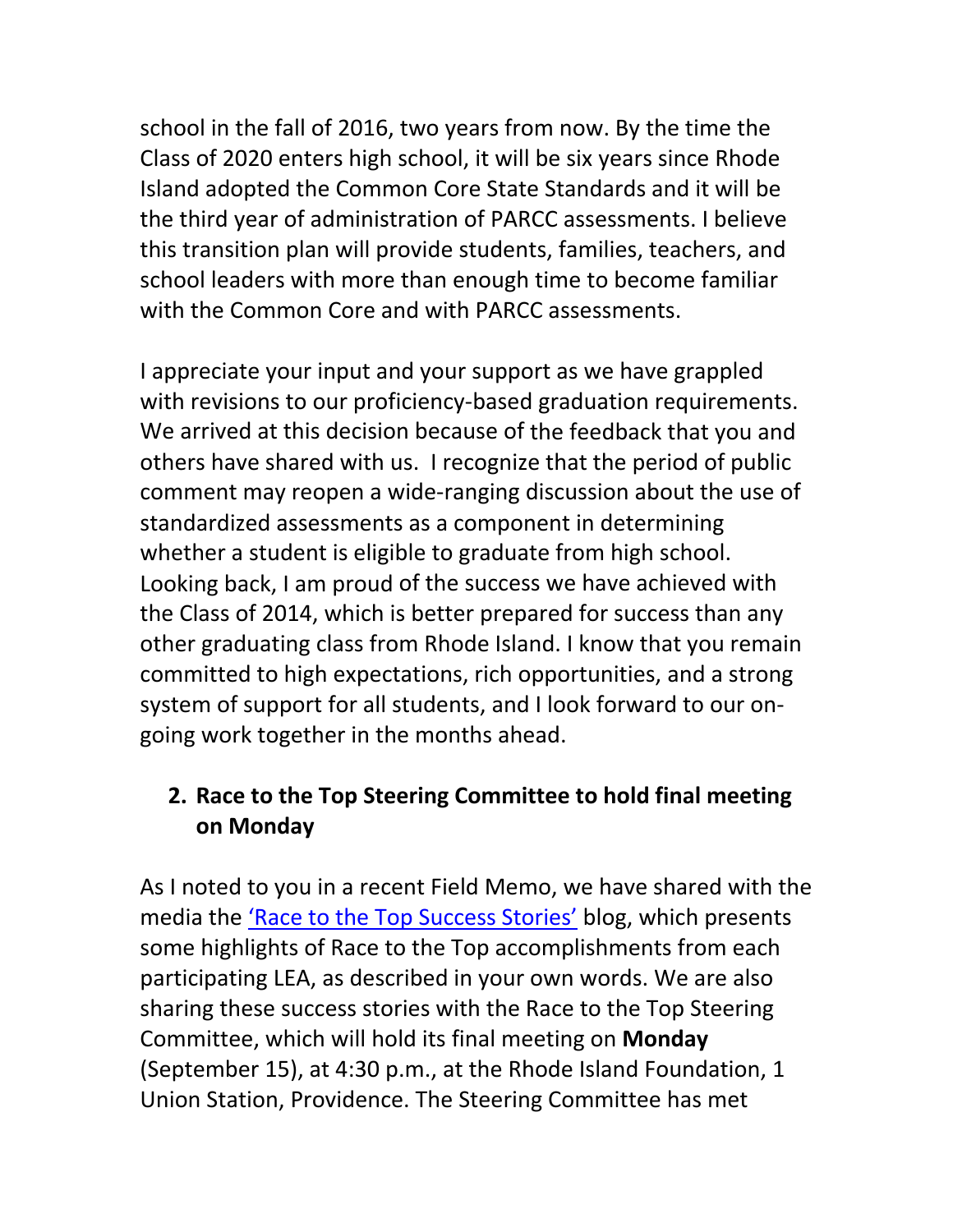quarterly, in public session, throughout the grant period. The Steering Committee has provided us with guidance about administration of the grant and has served as a communications liaison to many organizations and communities. The final committee meeting will be an occasion for all of us to celebrate the accomplishments we have achieved through funding from our Race to the Top grant. You and your team are invited to join us at this event; to help us with a head count, please let my assistant, Dana Wilson (dana.wilson@ride.ri.gov), know if you plan to attend.

## **3. Superintendents asked to sign Future Ready District Pledge**

Through such initiatives as our Innovation Powered by Technology conference and model school grants, the Wireless Classroom Initiative, and our recently announced partnership with The Learning Accelerator, we are actively pursuing opportunities to bring blended learning into all of our schools and classrooms. Rhode Island has received national recognition for our commitment to the use of technology to improve teaching and learning. Recently, Richard Culatta, Director of the Office of Educational Technology, and Seth Andrew, Senior Advisor and Superintendent in Residence, at the U.S. Department of Education sent a letter to all superintendents, encouraging you to sign the Future Ready District Pledge. This pledge to pursue opportunities for digital learning is in line with our commitment to bringing blended learning – the combination of digital learning under the guidance of an educator and traditional face‐to‐face instruction – to every school in Rhode Island. I encourage you to read the letter and to read and consider signing the pledge.

## **4. Sherman School, in Warwick, recognized for effective data use**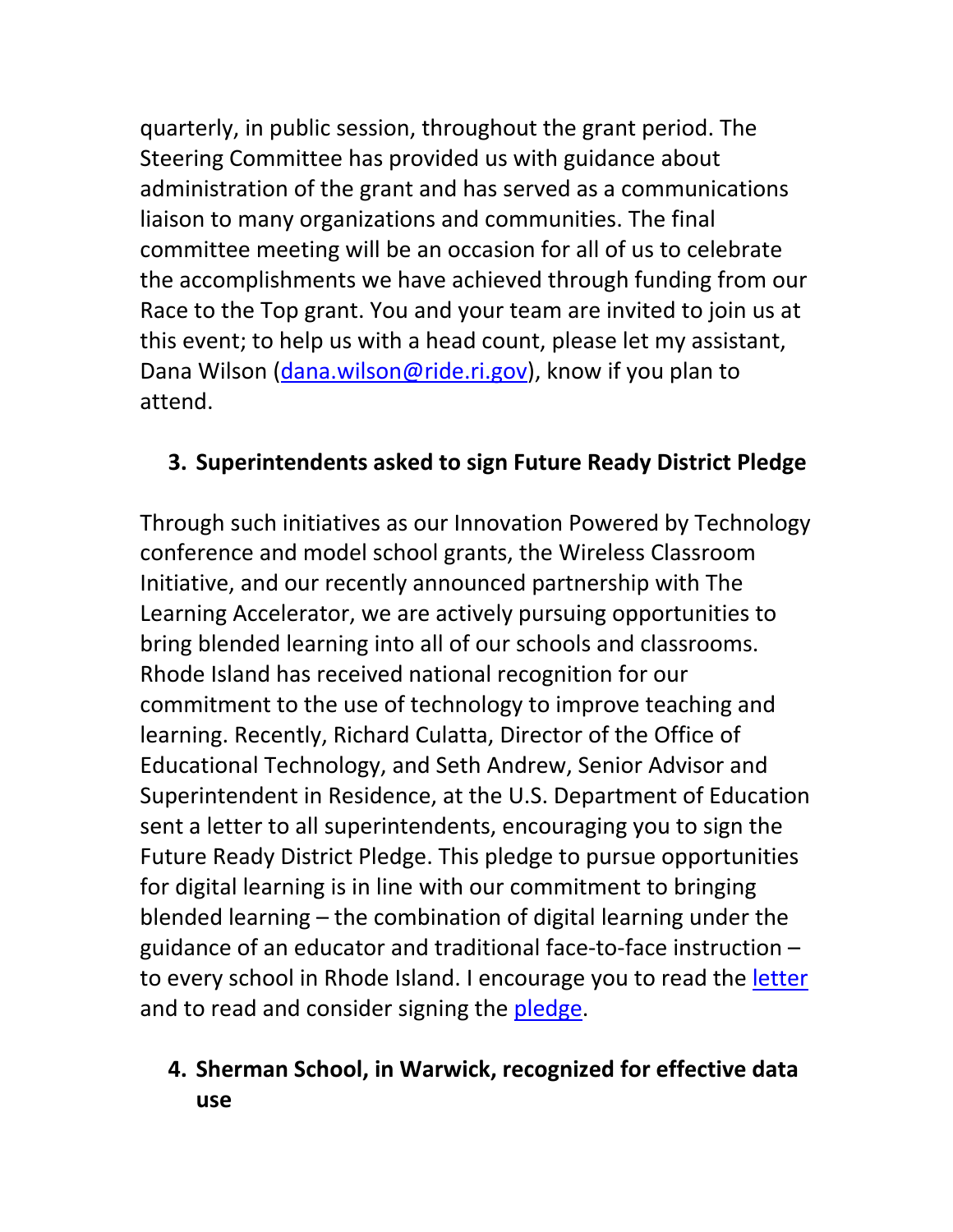Congratulations to Principal Michelle Paton and her team at the William A. Sherman Elementary School, in Warwick, who are the subject of a profile in the Data Quality Campaign State Stories. This profile, "Data Are Just Part of Good Teaching in Rhode Island," shows how Sherman exemplifies "the effective use of data by a school community – including teachers, principals, and other school‐based staff." One of our priorities as a state is to use data to improve teaching and learning and our Race to the Top grant has supported this type of professional development, so it's great to see a Rhode Island school receiving recognition. You can read the story here and you can view the video here.

## **5. Education Council to vote on Commissioner's Decision on tuition for summer school**

At the Council on Elementary and Secondary Education meeting on Monday, one item on the agenda was a vote on whether to uphold a Commissioner's Decision on charging tuition for summer school. As you may be aware, previous decisions, as well as an advisory that I issued in August 2009, have held that Rhode Island school districts may not charge fees for extracurricular activities nor for participation in school athletics. In this decision, however, I found that, under the specific facts in the matter before me (G. Doe v Cumberland School District), no law or regulation prohibited Cumberland from charging tuition for summer school, especially in that no laws or regulations require summer programs or courses and that school districts cannot compel attendance at summer school.

The Appeals Committee of the Council voted 2 to 1 to support this decision. The Council voted to table the matter until its meeting next month, as several Council members asked for more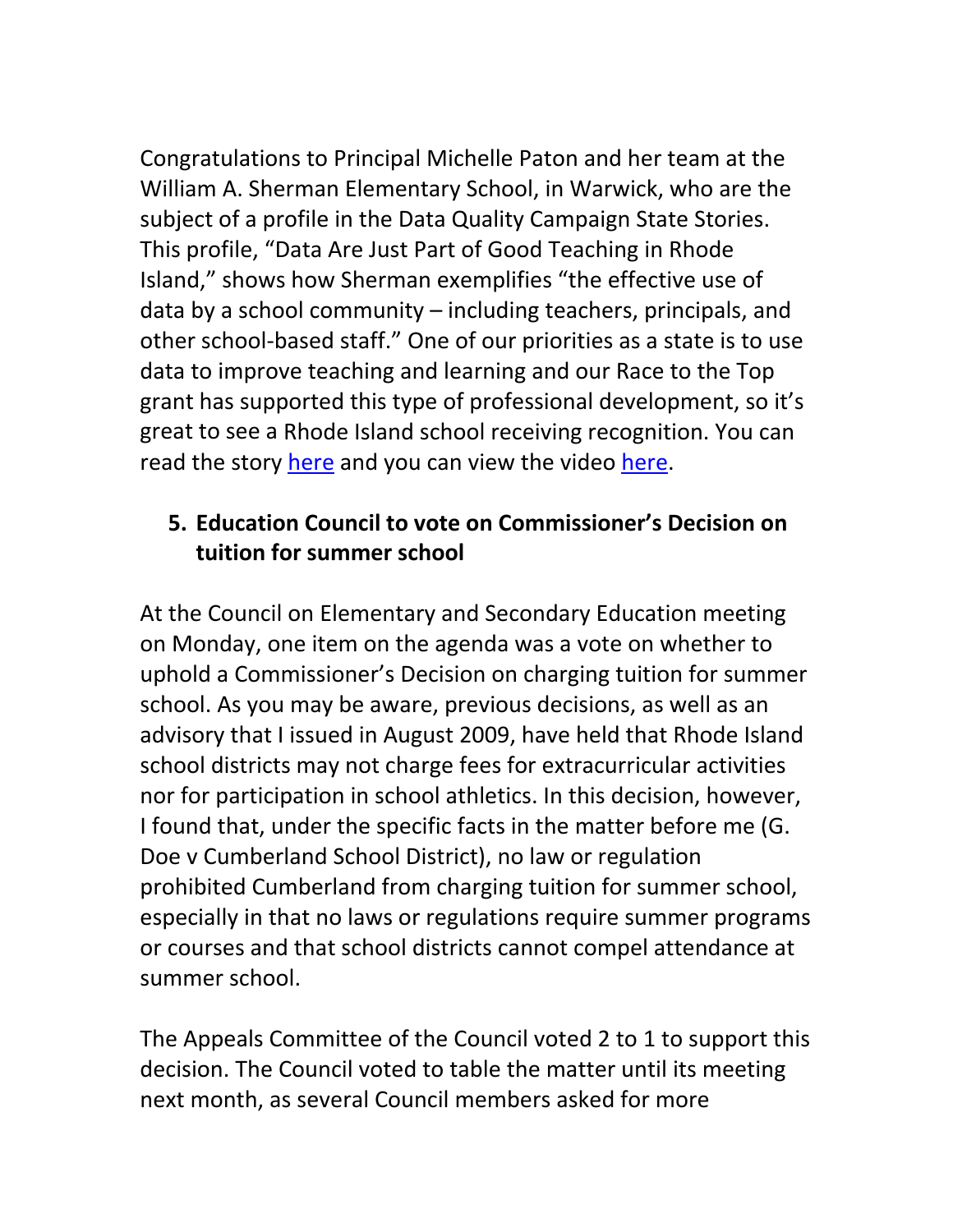information to inform their decision, in particular the complete file on the specific case and information on whether school districts at present charge tuition for summer programs. The RIDE team is in the process of gathering the information that the Council members requested.

## **From RIDE**

## *Certification:*

## **6. Educators selected for certification‐renewal audits to be notified next month**

Certification regulations effective January 2012 established a requirement that educators who receive ratings of "developing" or "ineffective" must participate in professional development for the renewal of their certificates. The Certification Renewal Audit System is the system that RIDE uses to monitor the completion of required professional development hours for those educators with "developing" or "ineffective" ratings. An educator who is selected for a certification‐renewal audit is required to submit evidence of professional development prior to their certification‐ renewal expiration date. Educators who have been selected for the audit will be notified next month.

For more information on the Certification Renewal Audit System, go to:

http://www.ride.ri.gov/Portals/0/Uploads/Documents/Teac hers‐and‐Administrators‐Excellent‐Educators/Educator‐ Certification/Cert‐main‐ page/RIDE Certification Renewal Audit System Policy.pdf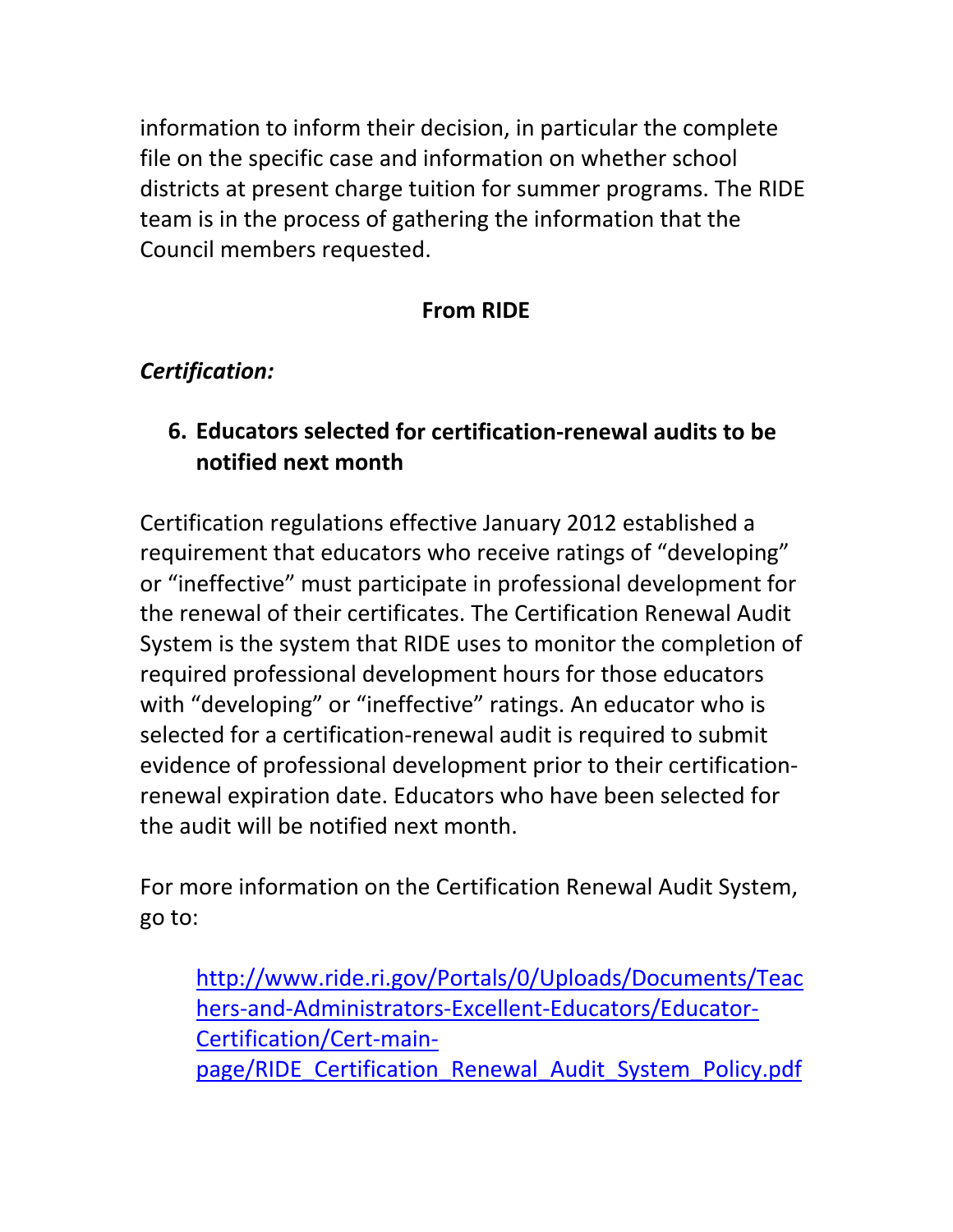If you have additional questions about the certification‐renewal audit, please contact Mary Keenan, at mary.keenan@ride.ri.gov or 222‐8497.

### *Instruction, Assessment and Curriculum:*

# **7. RIDE opens registration for PARCC assessment training workshops this fall**

RIDE will offer full‐day training workshops this fall to prepare LEA‐ and school‐level personnel for the administration of PARCC assessments this school year. Each session will cover the same material (e.g., long-term preparation, logistics planning, technology preparation, PearsonAccess Next, accommodations) and will be limited to 50 participants.

LEAs will be responsible for registering all district‐ and school‐level personnel. When registering, LEAs should send the following participants: test coordinator, technology director, special education director. Representatives from schools should include the test coordinator and a teacher‐leader or technology specialist. Please be aware that space is limited for these sessions so it is important that no more than 3 LEA‐level personnel and no more than 2 school‐level personnel per school are registered for participation in one of the workshops. If your LEA requires more than these allotted numbers, please contact PARCC@ride.ri.gov and we will do our best to accommodate your request.

PARCC will make various online modules for test coordinators and test administrators available throughout this fall. In addition, RIDE will be providing "live" webinars for teachers/test administrators as well as a half‐day in‐person workshop in the spring for test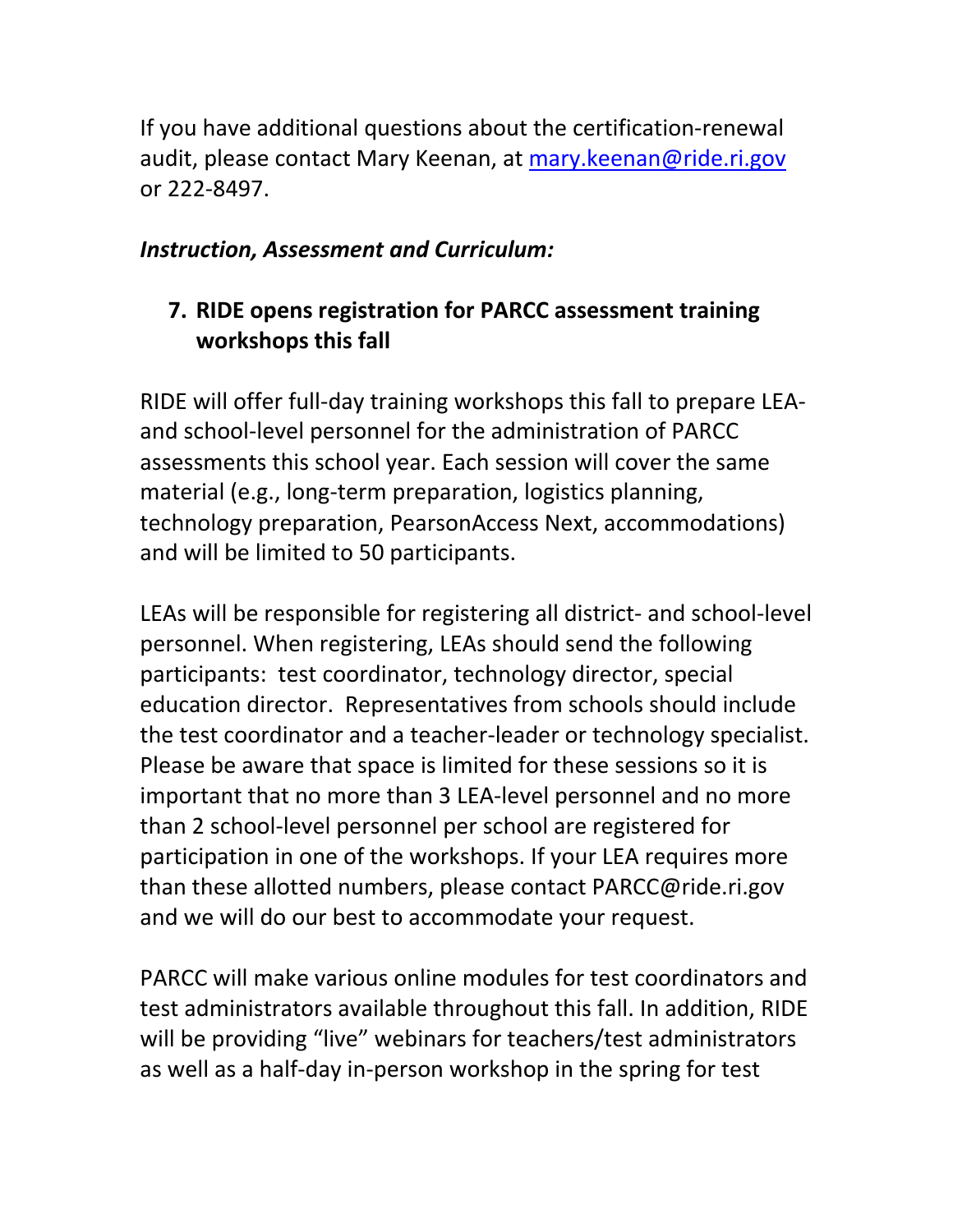coordinators that will provide key information on test set‐up, materials coordination, test procedures, and test security.

The locations, dates, and registration links for the fall full‐day sessions are listed below.

```
University of Rhode Island (Kingston Campus):
October 14:
http://www.eride.ri.gov/workshopreg/ViewWorkshop.aspx?work
shopid=1117  
October 29:
http://www.eride.ri.gov/workshopreg/ViewWorkshop.aspx?work
shopid=1118
```

```
East Bay Educational Collaborative:
October 21:
http://www.eride.ri.gov/workshopreg/ViewWorkshop.aspx?work
shopid=1119  
November 13:
http://www.eride.ri.gov/workshopreg/ViewWorkshop.aspx?work
shopid=1120
```

```
Community College of Rhode Island (Knight Campus):
October 22:
http://www.eride.ri.gov/workshopreg/ViewWorkshop.aspx?work
shopid=1121  
November 5:
http://www.eride.ri.gov/workshopreg/ViewWorkshop.aspx?work
shopid=1122
```
Northern Rhode Island Collaborative: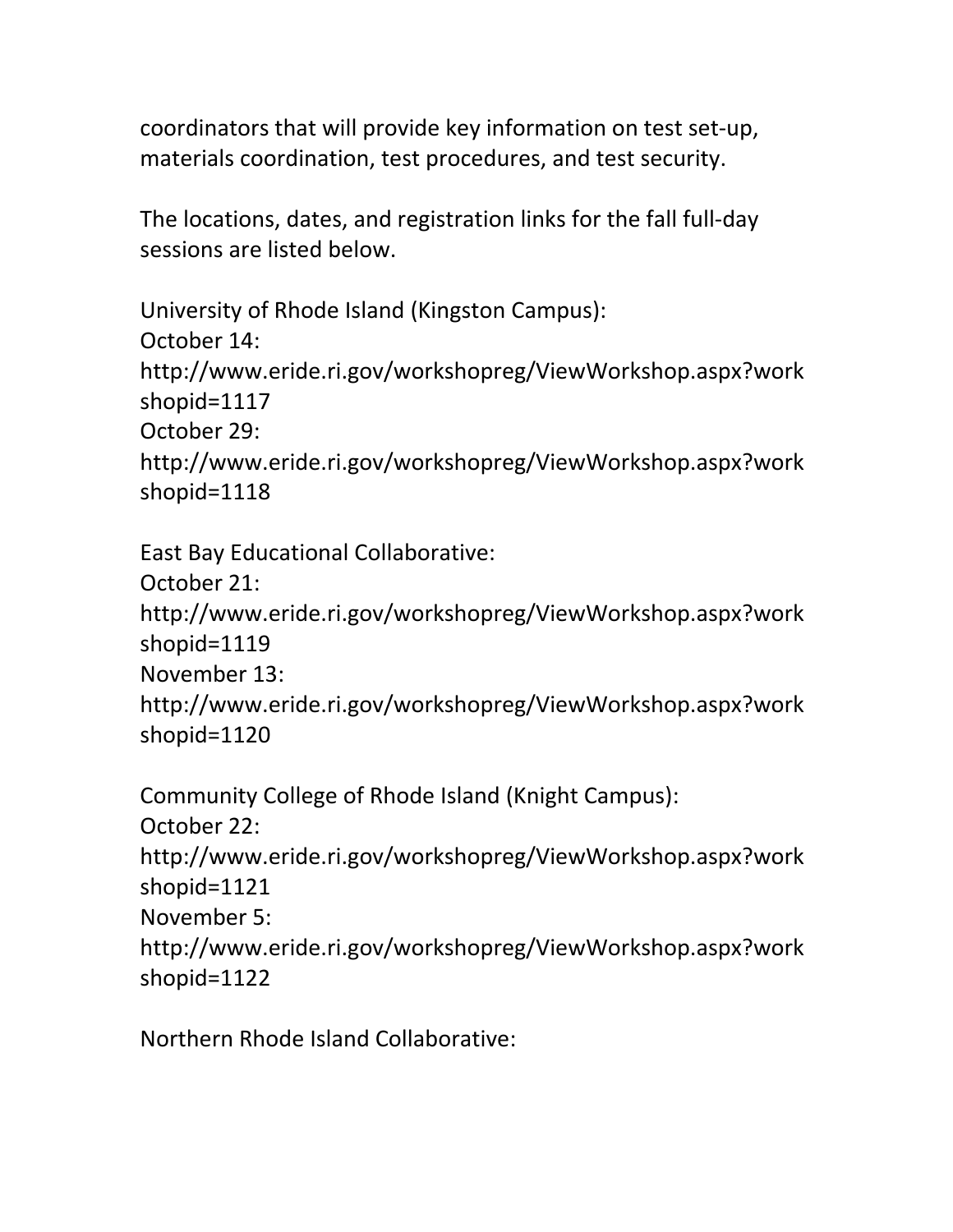October 24:

http://www.eride.ri.gov/workshopreg/ViewWorkshop.aspx?work shopid=1123

November 7:

http://www.eride.ri.gov/workshopreg/ViewWorkshop.aspx?work shopid=1124

November 20:

```
http://www.eride.ri.gov/workshopreg/ViewWorkshop.aspx?work
shopid=1125
```
New England Institute of Technology (East Greenwich Campus): November 17: http://www.eride.ri.gov/workshopreg/ViewWorkshop.aspx?work shopid=1126 November 18: http://www.eride.ri.gov/workshopreg/ViewWorkshop.aspx?work shopid=1127

If you have any questions about these sessions, please contact PARCC@ride.ri.gov.

# **8. RIDE provides update on the RI Interim Assessments**

RIDE is working on phase 2 of the Instructional Support System which includes decoupling of the RI Interim Assessments from the previous Instructional Management System and making reports available through the new Instructional Support System. RIDE is planning a soft launch of the revamped Interim Assessments in October with the goal of making the system fully available to all LEAs in November. The Interim Assessments will continue to offer two options: fixed form assessments that can be administered any time during the year and a test construction tool that allows educators to create their own tests. While the fixed forms assess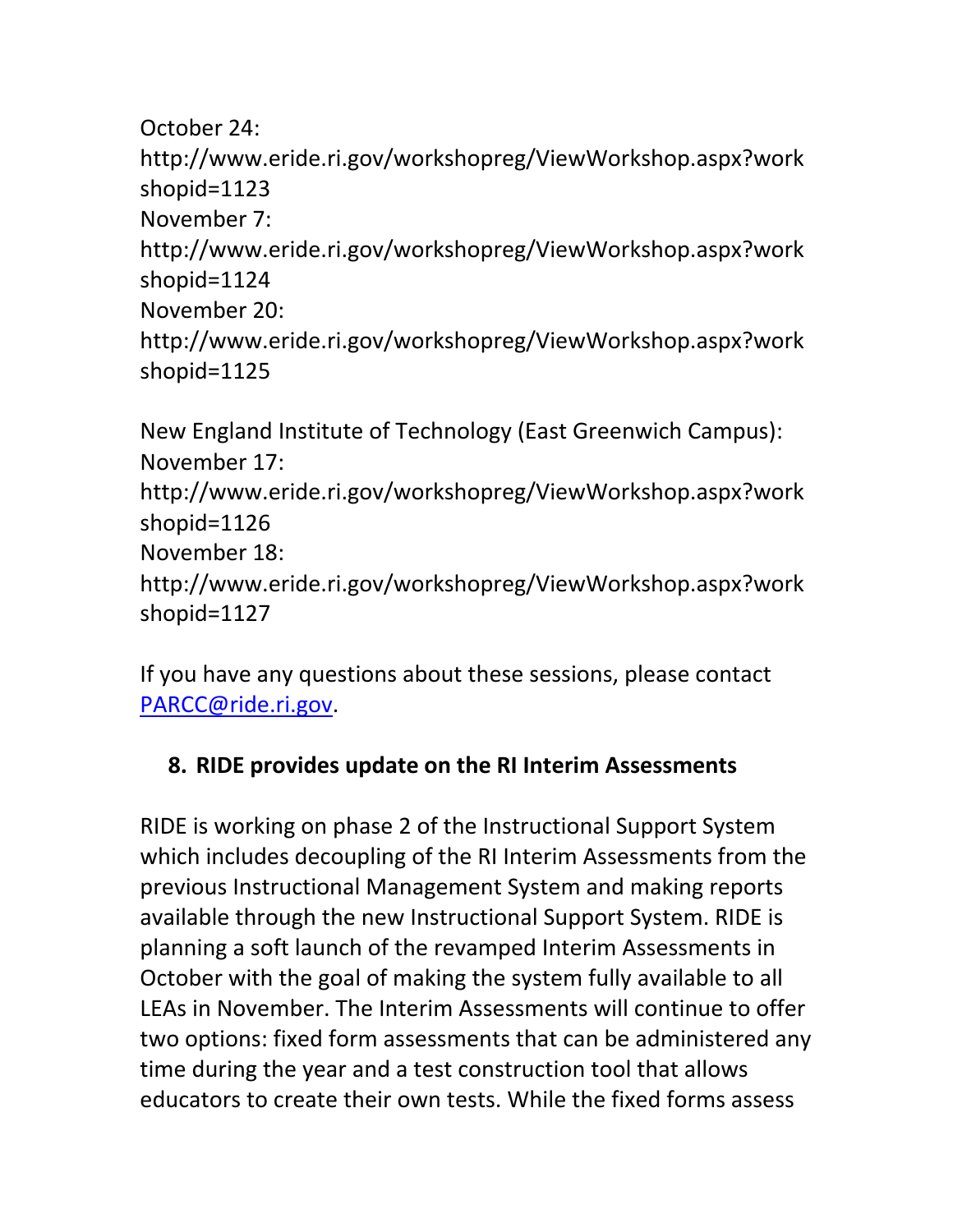mathematics and English language arts content, the test construction tool contain items for mathematics, English language arts, science and social studies. Both assessment options will be available for grades 3‐11. Please contact Ana Karantonis at ana.karantonis@ride.ri.gov with any questions.

# *Data Analysis and Research:*

# **9. Limited space available for WaytogoRI Training on the new Individual Learning Plan**

There are still openings principals and guidance counselors to participate in training on the new Individual Learning Plan (ILP) sponsored by WaytogoRI. Two trainings are filled but space is available for Wednesday September 24th and Thursday September 25th. Follow this link for more information: http://www.riheaa.org/press/WaytogoRI\_ILP\_Training\_Announce ment.pdf

An ILP Kickoff Webinar will be held on Tuesday, September 16, 2014 from 3:00‐4:00 PM. It is recommended that you register for this webinar in preparation for the WaytogoRI workshops. Follow this link to register:

http://bridges.adobeconnect.com/riilp091614/event/registration. html

# **From other organizations**

# **10. American Red Cross instructor training available for teachers, school nurses**

Please see this notice from the American Red Cross: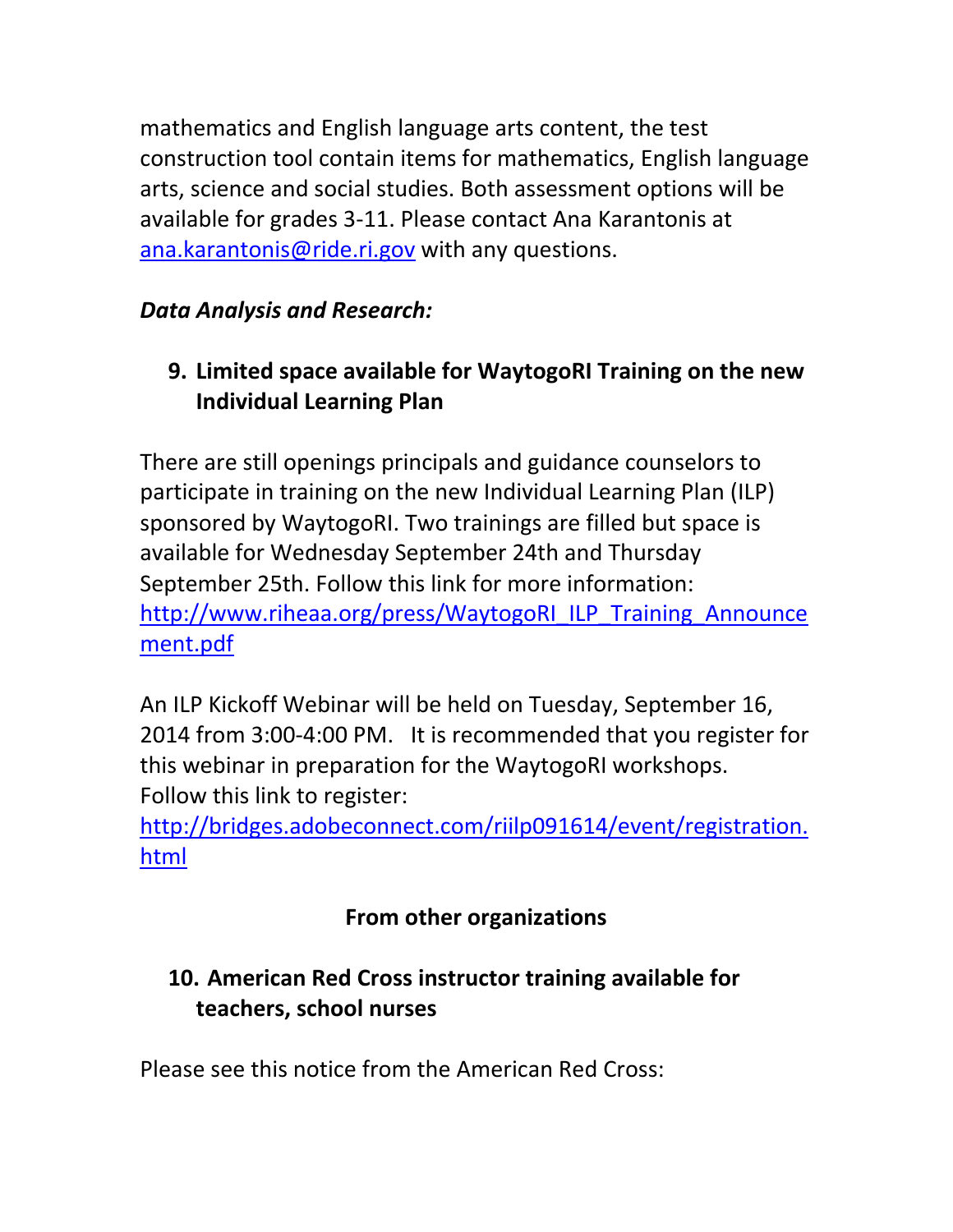American Red Cross Instructor Training is available for teachers and school nurses for the current school year. The free (due to the limited amount of funding available for the trainings, registration is on a first‐come, first‐served basis) training is available for teachers and school nurse‐teachers to become certified for two years as a First Aid & CPR/AED Instructor and authorized to teach all components of the First Aid/CPR/AED Program, including optional first‐aid modules: Asthma Inhaler, Anaphylaxis and Epinephrine Auto-Injectors, and Using a Tourniquet lessons.

Participants must:

- be a Rhode Island teacher or school nurse;
- possess current American Red Cross First Aid or CPR‐ AED certification(s) or the equivalent (your certifications will be verified during your first classroom session); and
- complete the online pre-course at least 2 days prior to the first classroom session.

For additional information and to schedule a 12‐hour training (minimum 4 participants) for your LEA, contact:

Joseph Lodge Corporate Solutions Account Executive American Red Cross/Preparedness, Health & Safety Services Cell: (860) 335‐7502 Fax: (860) 678‐5461 E‐mail: Joseph.Lodge@redcross.org

Note: If you are currently an instructor for another First Aid/CPR/AED program (American Heart Association,